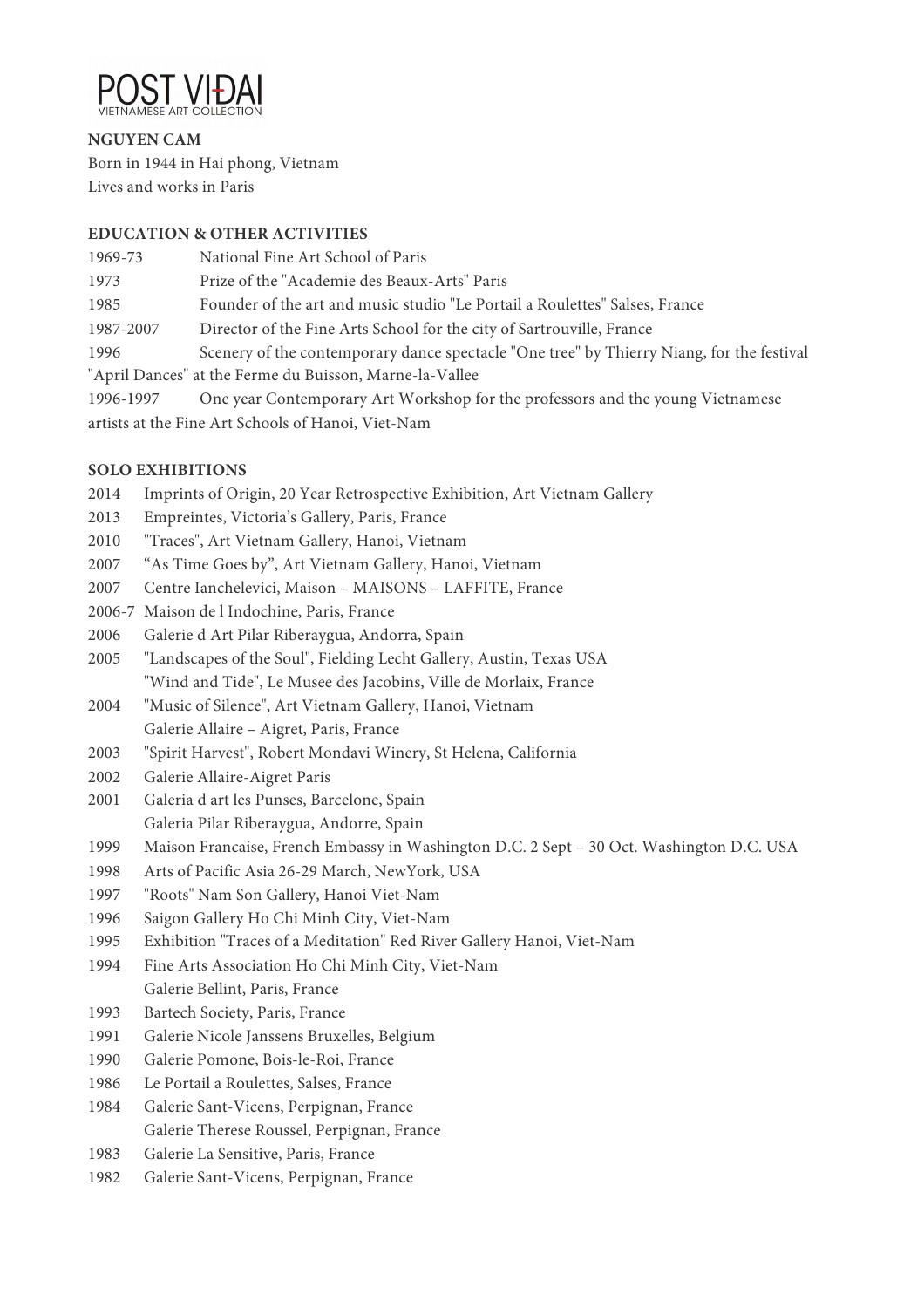

1981 Galerie La Sensitive, Paris, France

- 1979 Galerie Soler-Casamada, Tarassa, Spain
- 1978 Sala d Art Madei, Barcelona, Spain
- 1976 Galerie Helene Happel, Paris, France
- 1974 Galerie La Main de Fer, Perpignan, France

### **GROUP EXHIBITIONS**

- 2009 Hanoi Where We Are Now, Art Vietnam Gallery, Hanoi, Viet Nam
- 2001 Galerie Allaire-Aigret, Paris. France Artiste en residence, Centre d Art Contemporain, Ste Colombe, France
- 2000 "Un train pour l art contemporain" Institut de Recherche du Language Plastique, Bruxelles May-July Art Placement International 717, 5th Avenue, NY, NY, USA
- 1999 Pacific Bridge Gallery 15 July 15 August Oakland, California ART Santa Fe 8-11 July, Santa Fe, New Mexico "About Asia" 12-14 April, Centre d Art Passerelle, Brest
- 1997 Exhibition "A winding river", Meridian International Center, Washington D.C., USA Museum of the Fine Arts School Hanoi, Viet-Nam Exhibition "Passage", Alliance Francaise de Hanoi, Viet-Nam Exhibition "Spring meeting", Galerie Nam Son, Hanoi, Viet-Nam
- 1996 Galerie Trang An, Hanoi, Viet-Nam Galerie Bellint, Paris, France
- 1995 Exhibition "Connection with Viet-Nam", Espace Ricard, Paris, France

## 1993 Galerie Bellint, Paris, France Biennale, Ouville L Abbaye, France Century Gallery, Westminster, USA.

- 1991 Galerie Nicole Janssens, Bruxelles, Belgium Associations House, Forum des Halles, Paris, France
- 1990 Katia Lacoste Gallery, San Jose, USA
- 1989 Galerie Pomone, Bois-le-Rois, France 44 artists for the French Revolution, Palais des Congres, Perpignan, France
- 1986 French Institute, Barcelona, Spain Galerie Alpha, Bruxelles, Belgium
- 1985 Prestige du Roussillon, Hanover, Germany
- 1973-1984 Mairie de Brest, Mairie de Quimper